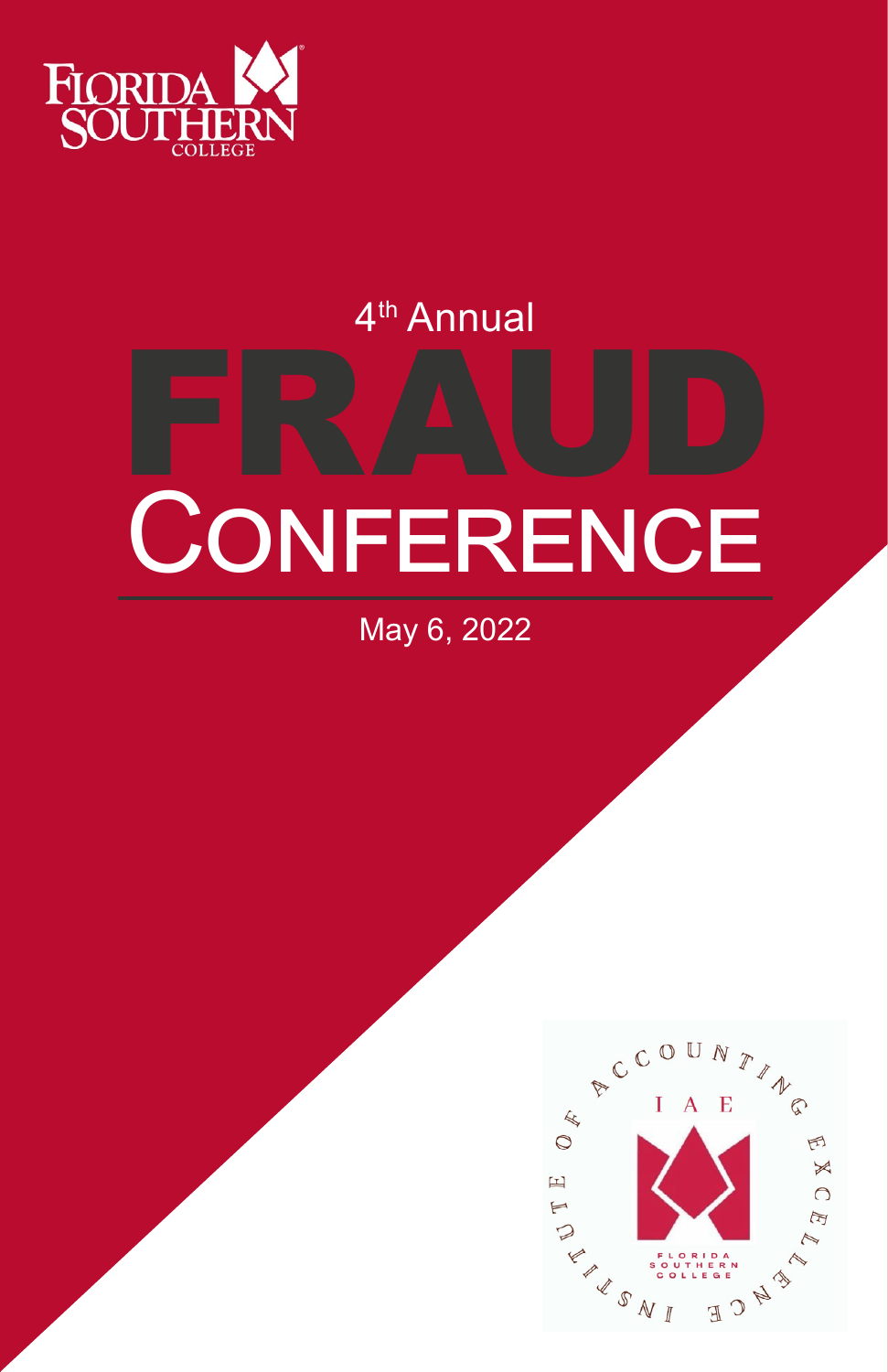# **Agenda**

|                      | 7:30 AM Registration & Breakfast                                                                                                             |  |
|----------------------|----------------------------------------------------------------------------------------------------------------------------------------------|--|
|                      | 8:15 AM Welcome                                                                                                                              |  |
|                      | 8:30 AM Trends & Risks in the SPAC Market<br>EY<br>Louis Doth                                                                                |  |
|                      | 9:05 AM Anatomy of a Forensic Investigation<br><b>PROTIVITI</b><br>William Thomas, Peter Grupe, Robert Hennigan                              |  |
| 10:45 AM Break       |                                                                                                                                              |  |
|                      | 10:55 AM DCAA Investigative Support Division & Fraud<br>Program<br><b>DCAA</b><br>Christina Tuccio                                           |  |
| 11:45 AM Lunch       |                                                                                                                                              |  |
|                      | 12:45 PM Avoiding Legal Liability: Navigating Whistleblower<br>and Retaliation Claims<br><b>OGLETREE DEAKINS</b><br>Elizabeth Jozsi          |  |
|                      | 1:35 PM Insider Threat: Preventing, Detecting, and<br><b>Predicting Incidents</b><br><b>DELOITTE CONSULTING</b><br>Jeffrey King              |  |
| 2:25 PM Break        |                                                                                                                                              |  |
|                      | 2:35 PM A Spotter's Guide to Healthcare Fraud and<br><b>Compliance Risks in a Post-COVID World</b><br><b>SALTMARSH</b><br><b>Andrew Kent</b> |  |
|                      | 3:25 PM Identity Theft<br>STATE ATTORNEY FOR THE TENTH JUDICIAL CIRCUIT OF<br><b>FLORIDA</b><br><b>Brian Haas</b>                            |  |
| 4:15 PM Closing      |                                                                                                                                              |  |
| 2   FRAUD CONFERENCE |                                                                                                                                              |  |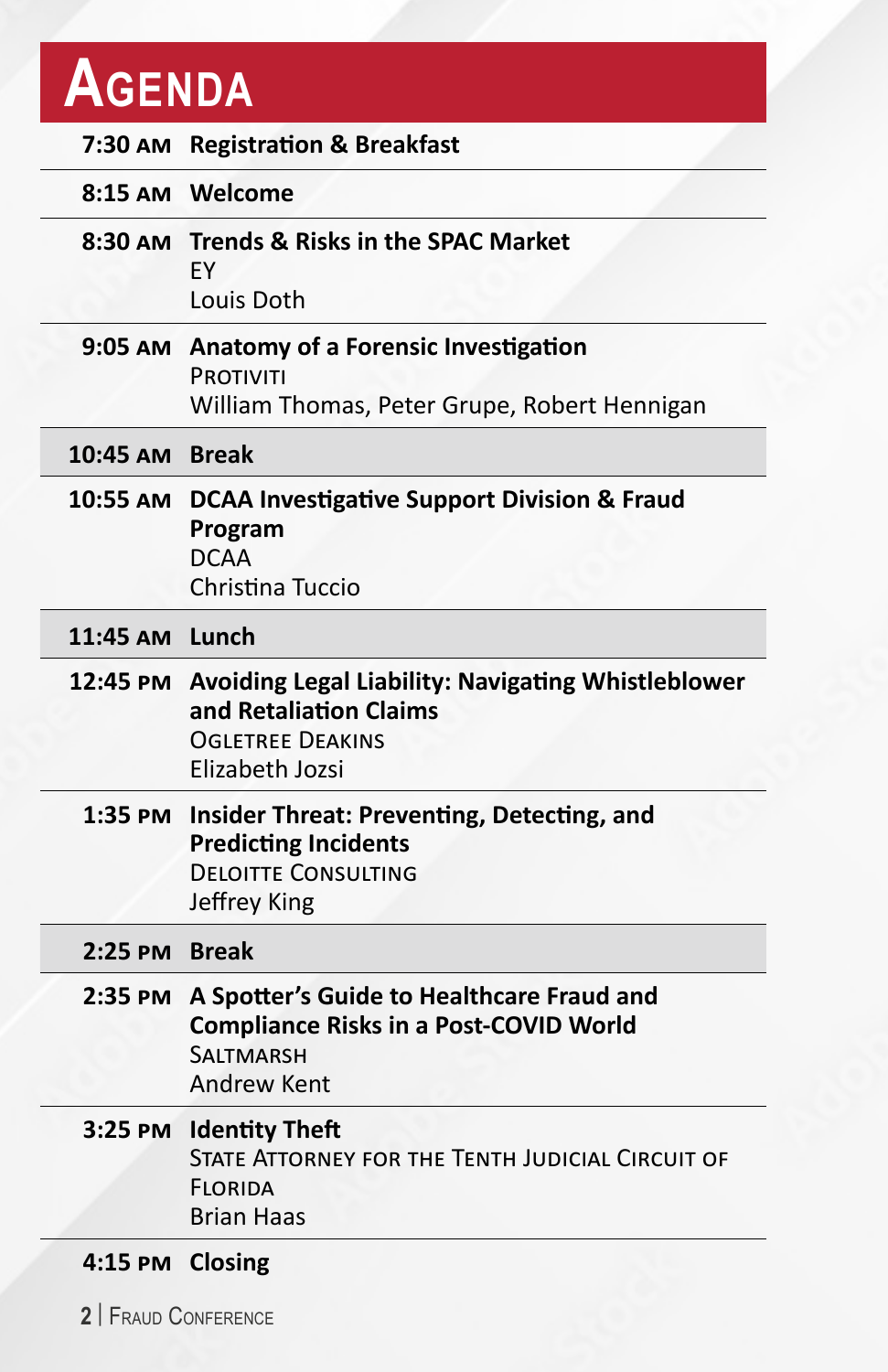### **Trends and Risks in SPAC Market**

#### **Louis DOTH EY Partner**

Lou has more than 17 years of experience assisting clients on transaction accounting issues under US GAAP and IFRS, including M&A, divestitures, IPO and SPAC

transactions, as well as revenue recognition, leasing, financial reporting, and GAAP conversions. He is a Partner within EY's Financial Accounting Advisory Services (FAAS) practice and is based in Minneapolis. He serves on the National FAAS transactions team and is the Central region SPAC leader. Lou is also the accounting advisory leader on several health and wellness clients. Lou has collaborated with several clients with several complex IPOs and SPAC filings, most recently a \$65 billion retail consumer products enterprise, a global travel services company, a high growth health care technology company and a sustainable recycling company. Lou will describe the SPAC market, including the trends and risks he's seeing within the market, and will walk us through the SEC's response, including the new and proposed regulations.

# **Anatomy of a Fraud Investigation**

#### **WILLIAM THOMAS PROTIVITI Managing Director**

Bill has over twenty years of experience in corporate governance, risk management, internal audit, and information technology. Bill holds a market leadership

role, with responsibility for engagement oversight across a wide range of client relationships. Bill has extensive experience in SOX and internal control program development, with a principle focus on internal audit, regulatory compliance, fraud, and enterprise risk management. Bill is a Certified Internal Auditor (CIA), Certified Fraud Examiner (CFE), Certified Information Systems Auditor (CISA) and is Certified in Risk Management Assurance (CRMA). A few examples of his experience include working within global internal audit / internal control for a \$15 billion major automobile and equipment rental corporation covering the US, Latin America, Asia / Australia, and Europe, supervising numerous internal investigations of financial crimes, working with a \$2 billion Florida company on pre-IPO efforts, including development of SOX, ERM and technology-improvement projects, coordinating with Private Equity owners to evaluate risks and consulting on risk mitigation activities, overseeing year 1 internal control / SOCX program development for a \$2 billion M&A entity in coordination with a European ownership group, developing an Internal Audit program for a \$1 billion private equity investment company in a regulated industry, working with external counsel to investigate Medicaid billing irregularities, serving as an interim compliance officer for a large public health system, and providing compliance support activities for an academic not-for-profit health system, including privacy and breach reporting.



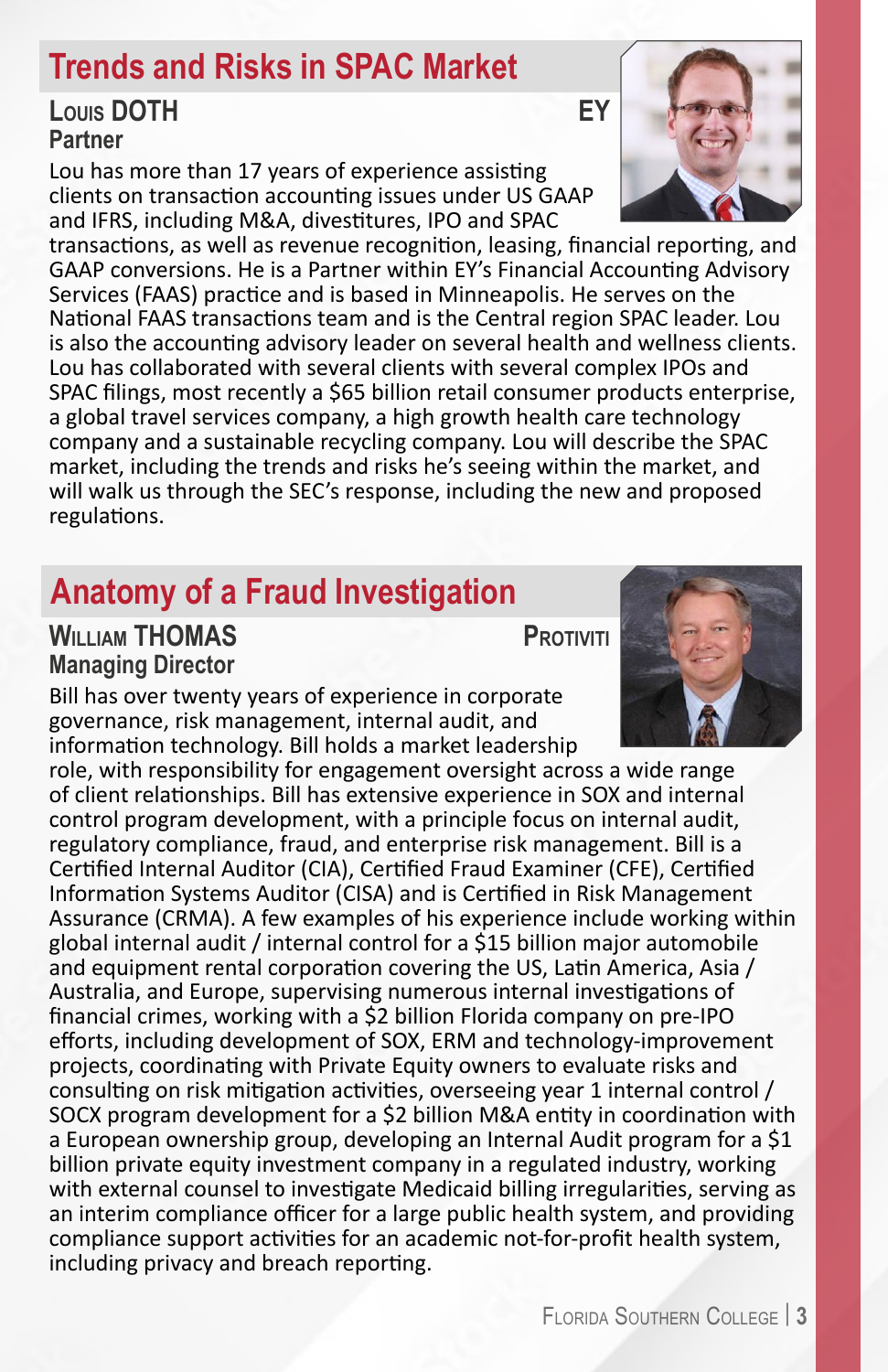#### **Anatomy of a Fraud Investigation**



#### **PETER GRUPE PROTIVITI Director**

Peter is a Director in the Forensic practice at Protiviti where he leads the internal investigations and forensic accounting services. He has over forty years of

experience in risk consulting, law enforcement, crisis management and corporate finance. Prior to coming to Protiviti, Peter held various executive management roles within the FBI. He retired in 2011 after 24 years of service as the Assistant Special Agent in Charge of the largest White Collar Crime Branch of the FBI (New York Office). In that capacity, Peter had direct supervision over approximately 1,500 pending investigations, 200 Special Agents, 40 Forensic Accountants, 15 Intelligence Analysts and 40 Professional Support employees. He was responsible for all investigative, financial, and administrative functions associated with every investigative program, including Financial Institution Fraud, Corporate and Securities Fraud, Anti-Money Laundering, Public Corruption, Foreign Corrupt Practice Act, Health Care Fraud and Bankruptcy Fraud. He is credited with successfully managing the Bernard Madoff investigation, the largest insider trading investigation in history, insider trading matters, and sensitive investigations of elected and appointed public officials. Peter was also a senior member of the New York SWAT Team. He has spent the past eleven years providing consulting services to corporations and individuals around the world. Peter's most recent major projects at Protiviti have included many financial crime and whistleblower investigations alleging financial, tax and accounting improprieties.



#### **Anatomy of a Fraud Investigation**

**ROBERT HENNIGAN PROTIVITI Associate Director**

Robert is one of the leaders in the practice conducting complex and sensitive investigations in white collar crime, including managing engagements related to fraud,

financial crime, forensic accounting, whistle blower investigations, physical security, FCPA investigations, compliance program reviews, and fraud risk assessments. He has over 30 years experience, both within industry and law enforcement, and has a proven track record of executing large scale matters analyzing electronic and email evidence, detailed subject and witness interviews, and documenting all investigative materials. His areas of focus include international bribery matters, code of conduct and internal reviews, establishment of fraud and special investigation teams (and associated policies/procedures) and working alongside legal counsel delivering concise reporting across a range of industries. Prior to coming to Protiviti, Robert held various management roles at the FBI over his 24 years of service. Robert specialized in corruption, Foreign Corrupt Practices Act, healthcare/ pharmaceutical fraud, financial institution fraud, executive protection, and crisis management. He served as the FBI, New York Supervisory Special Agent and Public Corruption Coordinator managing numerous investigations of elected and appointed public officials.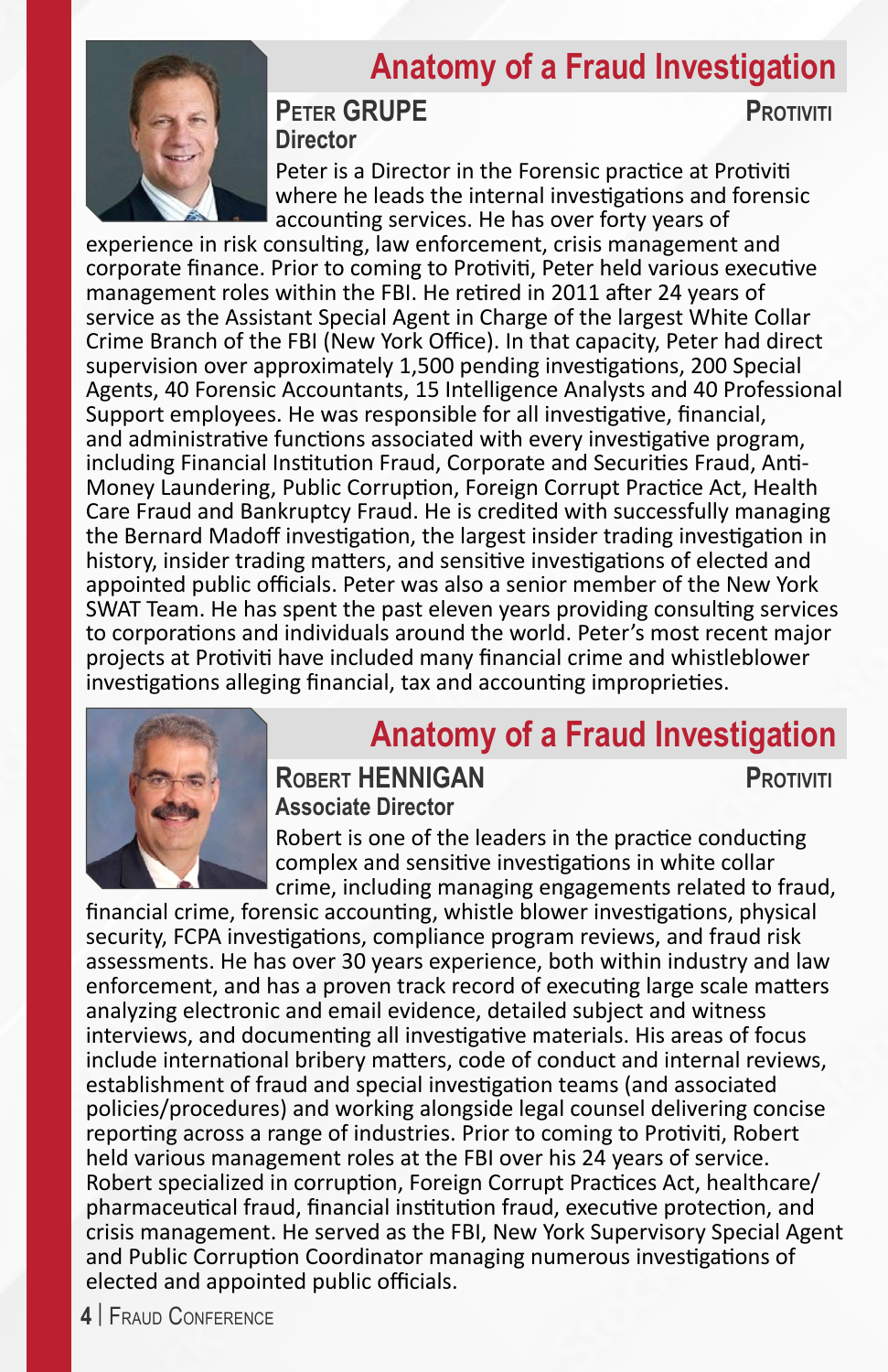# **DCAA Investigative Support Division & Fraud Program**

**CHRISTINA TUCCIO DCAA Senior Investigative Support Auditor**

Ms. Tuccio has been with DCAA in various audit positions since August 2010 and with Investigative Support for

just over a year. During her time with DCAA, she identified, and reported, suspected irregular conduct (SIC) in audits on multiple occasions. In her current position she provides Forensic Accounting and analysis to investigative agencies related to SIC on Department of Defense contracts. The types of cases she has supported include, but are not limited, to false claims, bribery and kickbacks, defective pricing, and fraudulently obtained 8(a) status and contracts.

Prior to joining DCAA, Ms. Tuccio spent 13 years in Public Accounting Audit, including 8 years as an Audit Manager, and worked as a Controller in private industry for 3 years. Ms. Tuccio also instructed Audit and Accounting courses at the college level as an adjunct instructor.

#### **Employment Fraud** Whistleblower & Retaliation Claims

**Elizabeth JOZSI Ogletree Deakins Labor and Employment Attorney**

Elizabeth Jozsi is an associate in the Tampa office where she is a member of the labor & employment practice

group. Elizabeth graduated from Duke University in 2010. She graduated with her Juris Doctor, cum laude, and a certificate in Environmental and Land Use law from the University of Florida Levin College of Law in 2015. Elizabeth is now an associate at Ogletree Deakins in Tampa practicing employment law, primarily working on employment litigation, discrimination, and retaliation cases. She has also spent the past several years as an adjunct professor at the Barney Barnett School of Business as a Business Law professor. Prior to coming to Ogletree Deakins, Elizabeth gained experience as a judicial law clerk for the U.S. District Court for the Northern District of Florida where she gained experience working on complex federal cases. Following the clerkship, she joined a small law firm in Lake County, Florida where she represented the largest employer in the county, as well as small businesses, on employment matters. She also served as co-counsel for the Lake County School Board for four years. Elizabeth will walk us through employment fraud, focusing on retaliation and whistle blower cases, by discussing federal and state whistle blower acts (Florida Private Whistle blower Act, Florida Public Whistleblower Act, Federal Whistleblower Act, other federal acts with whistleblower "Employment Fraud: Whistleblower & Retaliation Claims" components), whistleblower complaints and investigations, and preventative measures employers can take to avoid legal liability.

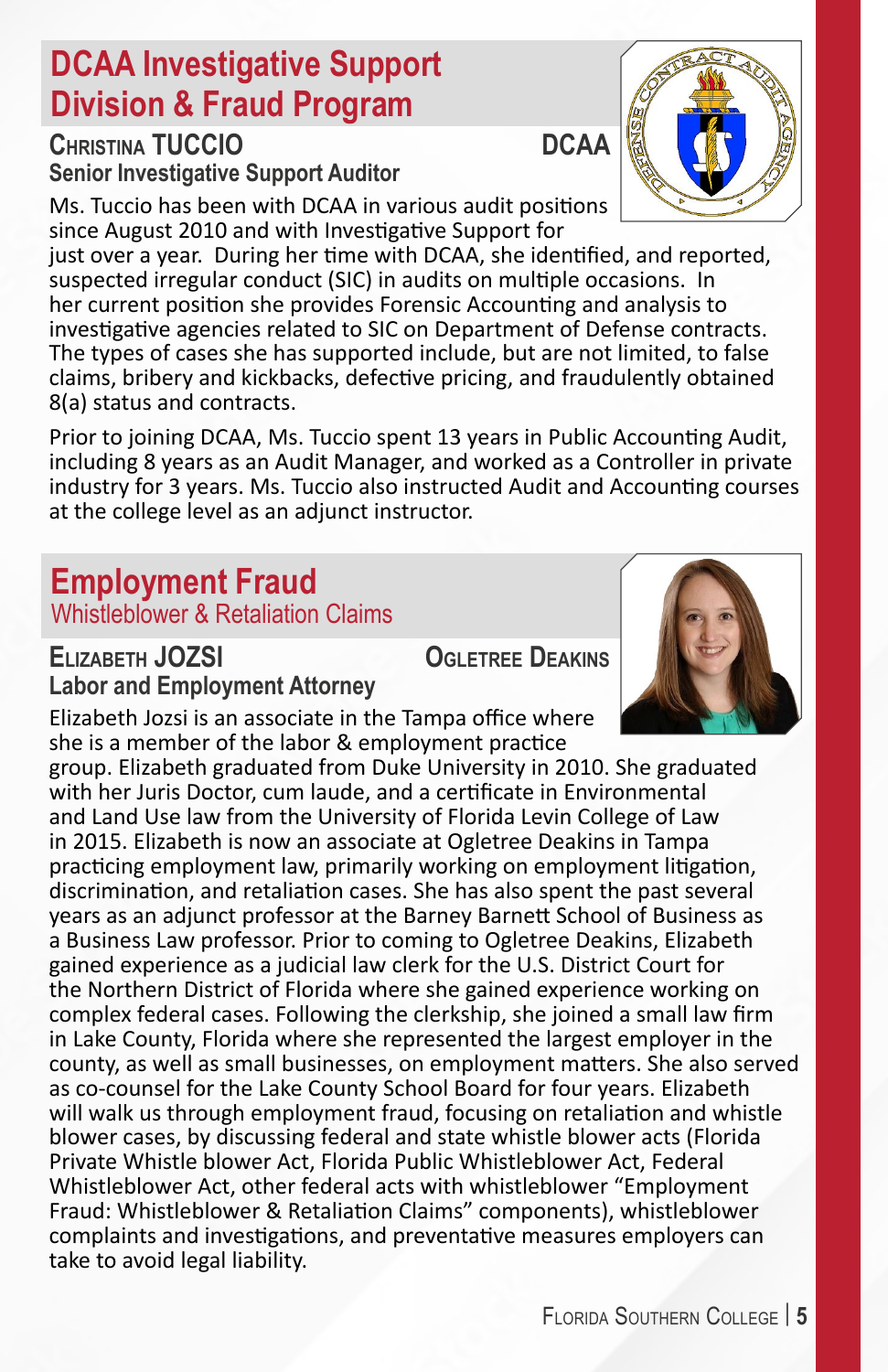#### **Insider Threat** Preventing, Detecting, and *Predicting* Incidents



**Jeffrey KING Deloitte Consulting Senior Manager, Commercial Insider Threat Practice** 

Jeff is a Senior Manager in Deloitte & Touche LLP's cyber practice and leads the U.S. insider threat

practice. He has spent 20+ years practicing across government (defense and intelligence communities) and the private sector. He works with private sector institutions to conceptualize, design, and implement intelligence-led threat-focused insider threat programs, with a specific emphasis on financial services institutions. Jeff will share with us his experience using behavioral analytics to predict fraud, quantify the probability of the occurrence of fraud by certain individuals, to identify fraud in real time, and measures that can be implemented to minimize fraud risk going forward. By walking through real-life examples, he will provide insight into the various ways suspicious activities and players are identified even before they commit fraud.



#### **Healthcare Fraud and Compliance** Risks in a Post COVID World

**Andrew KENT Saltmarsh Shareholder**

Andrew is a shareholder in the firm's Healthcare and Litigation & Dispute Advisory practices. He assists clients

in the areas of reimbursement, compliance, operational consulting, complex litigation, and business valuation. Andrew holds the Certified Valuation Analyst (CVA) and Certified in Healthcare Compliance (CHC) credentials and has both a J.D. and M.B.A. from the University of Florida. Prior to joining Saltmarsh in 2010, he practiced law with one of Florida's leading law firms. In addition, he is Certified in Machinery and Equipment Appraisal (CMEA), is a Certified Business Appraiser (CBA), was admitted to the state bars of Florida (2000) and Alabama (2001), and was admitted to the U.S. District Court, Northern District of Florida (2000). He is a member of the Florida Bar Association, Alabama Bar Association, American Bar Association, Hillsborough County Bar Association, National Association of Certified Valuators and Analysts, and Health Care Compliance Association.

Andrew has decades of experience working in various industries including the environmental and healthcare industries, and has most recently focused on healthcare fraud and compliance risks. Since the start of the COVID19 pandemic, he has spent significant time working on new risks and challenges arising as a result of the pandemic. He will give us an overview of some of the compliance landscape and fraud risks facing healthcare providers in the post-COVID world, walk us through the CARES Act and COVID relief programs (including PPP, PRF, EIDL, and ERC) and identification of potential compliance risks, and will discuss the routine compliance risks for healthcare providers, including HIPAA, Starke/Anti-kickback, and Medicare billing.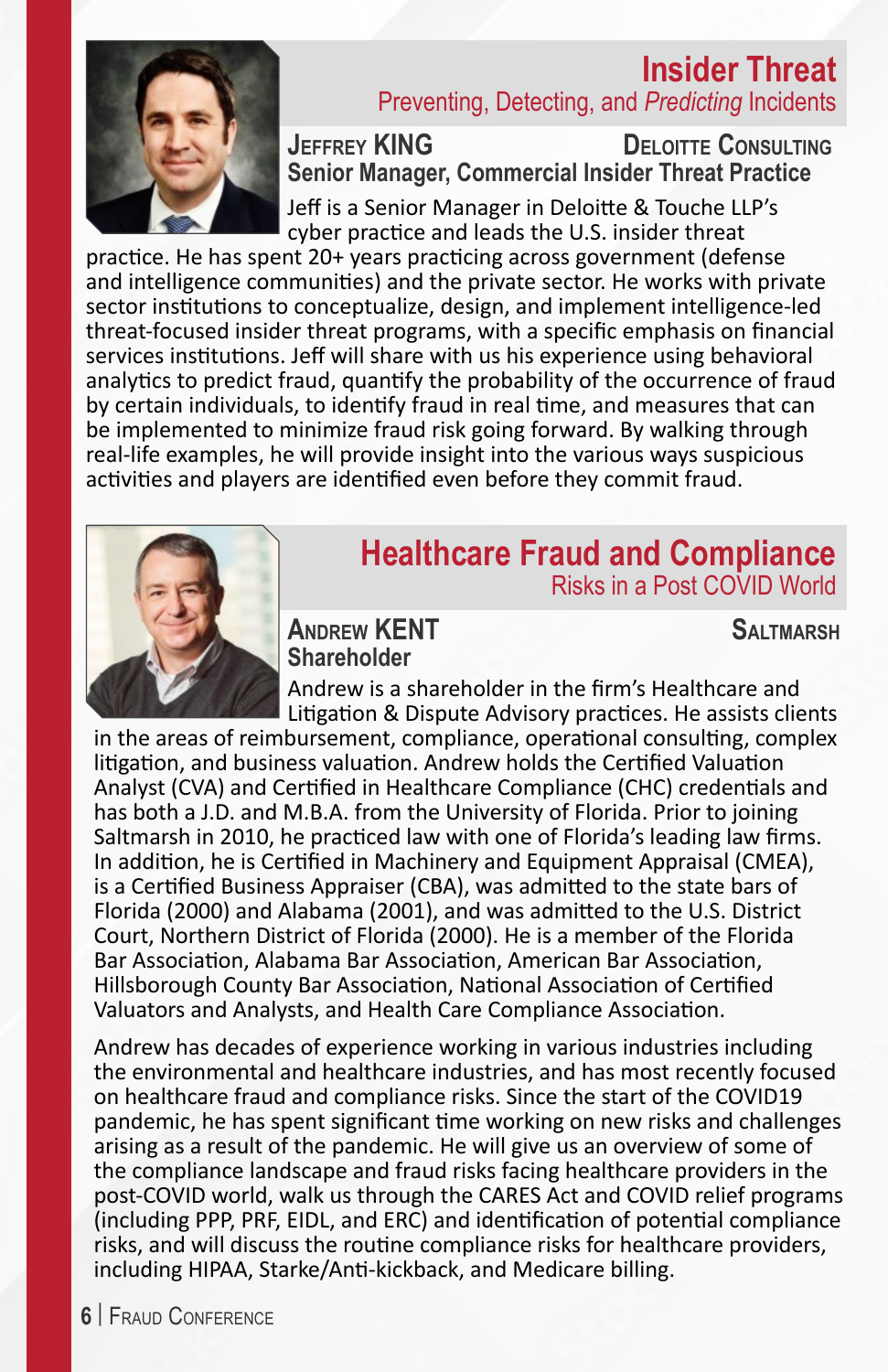## **Identity Theft**

**Brian HAAS State of Florida State Attorney for the Tenth Judicial Circuit of Florida** Brian Haas is the State Attorney for the Tenth Judicial Circuit of Florida, including Polk, Highlands and Hardee Counties. He was elected State Attorney in 2016 and



was re-elected in 2020 for a term continuing through January 2025. As State Attorney, he is responsible for all criminal prosecutions in the Tenth Judicial Circuit. Mr. Haas has 90 attorneys working for him as Assistant State Attorneys in his five offices throughout the circuit. Last year, the State Attorney's Office handled more than 11,000 felony cases and 20,000 misdemeanor and criminal traffic cases.

Prior to being elected as State Attorney, Brian Haas served as an Assistant State Attorney. During that time, he prosecuted crimes ranging from misdemeanors to Capital Felonies, including the prosecution of cases where children were victims of abuse.

# **Institute of Accounting Excellence**

#### **Faculty**

Collin Clark Celina Jozsi Carolina Love William Quillam Christopher Sherman

#### **IAE** BOARD **MEMBERS**

Bob Batz Darren Cassels Marshall Ollia Michael Carter Chris Mesa

Jackson Bazley Ed Grossman Jamie Palm Michael Booher **Jennifer Hamway** Brent Parrish Timothy Bronza Jerry Johnson Michael Riskin Brian Callahan Ian Lasher Ed Trott Alex Campbell Liana Marante Karen Turner